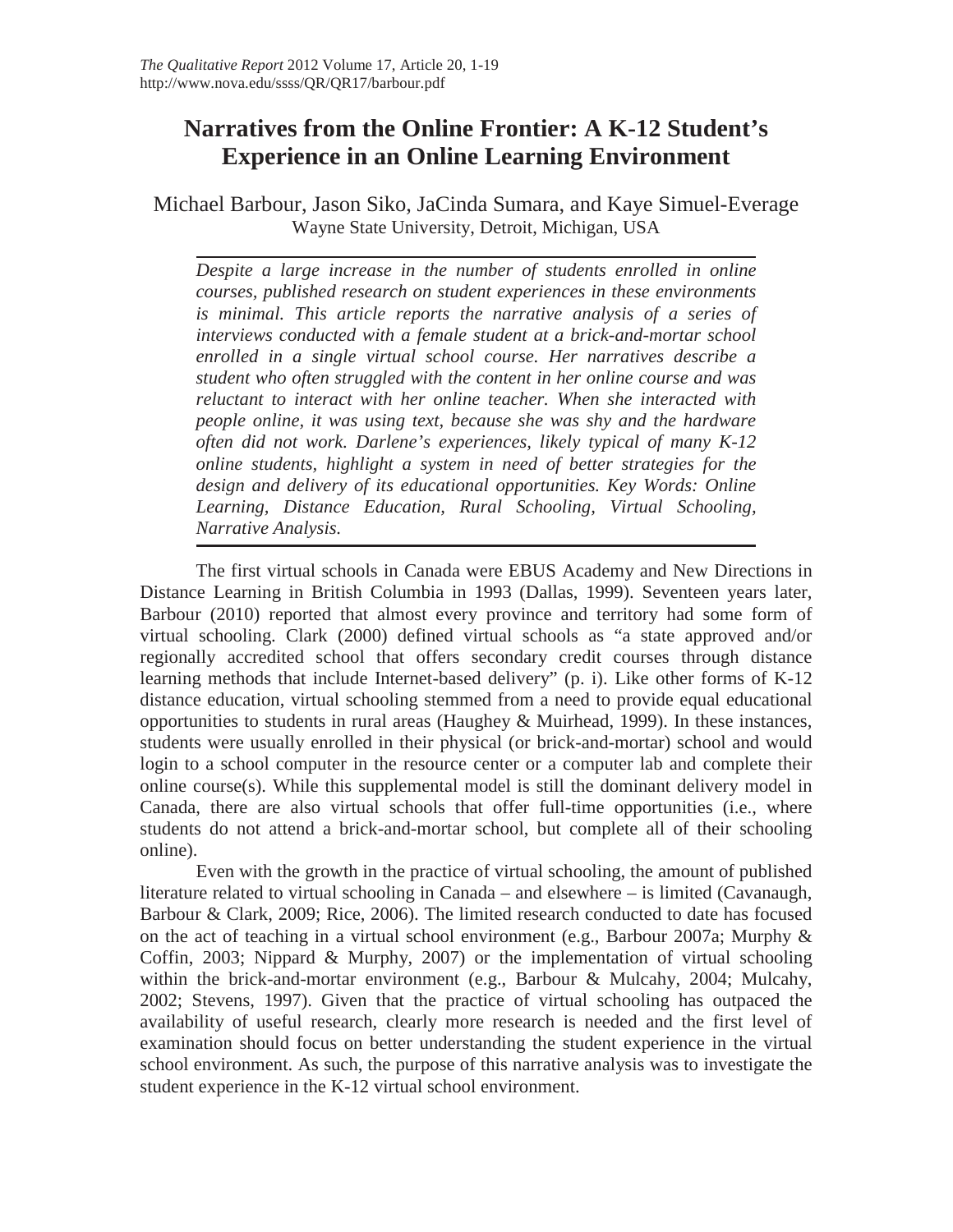#### **Literature Review**

In their review of the virtual schooling literature, Barbour and Reeves (2009) wrote that there was a deficit of rigorous research related to virtual schooling, and most of the literature focused on the opinions or experiences of virtual school practitioners. Cavanaugh et al. (2009) described the body of published literature as "focusing on… the roles of teachers and administrators, the promise of virtual schooling and its initial rationale for implementation, administrative challenges, the technology utilized, and interact with students" (Conclusions and Implications, ¶ 1). What has been largely neglected is any investigation of the experience of students who enroll in the virtual school environment. At present, the only published research found describing the experience of students engaged in virtual schooling has been Tunison and Noonan (2001) and Barbour (2008). Tunison and Noonan studied 50 students enrolled in a district-based cyber school in Saskatchewan, while Barbour studied 38 students in a provincial virtual high school in Newfoundland and Labrador.

Tunison and Noonan (2001) reported that, "students were generally satisfied with their online learning environment and experiences" (p. 507). In particular, the authors indicated that students enjoyed the autonomy and freedom of the virtual school environment. For example, the virtual school environment gave students the ability to work ahead or, in instances where the students fell behind in their work, the flexibility to catch up on activities and assignments without penalty. While students used a variety of asynchronous communication tools, Tunison and Noonan stated that the students found these tools a poor substitute for the kind of interaction that occurred in the face-to-face environment. This unhappiness with the nature of online interaction, along with the independent nature of learning, may explain why students report they learned best when working together with the other online students at their local school site. Finally, Tunison and Noonan found that students were concerned the level of autonomy might require too much independence when there was no local teacher monitoring their virtual course. This placed a great deal of responsibility on the students, particularly in a context where the students felt their virtual school course was more work than their face-to-face courses.

Similar to Tunison and Noonan (2001), the vast majority of students surveyed by Barbour (2008) indicated that they were satisfied with their virtual school course. This satisfaction was largely due to the communication tools (i.e., virtual classroom, e-mail, and the discussion forums), which were rated as the three highest items in a list of helpful tools. It is important to note that the virtual classroom was rated as the highest of these tools, given the focus on synchronous instruction by the virtual school in Newfoundland and Labrador (contrasted with the students who were frustrated by the asynchronous communication tools in the virtual school in Saskatchewan). Similar to Tunison and Noonan, Barbour found that students felt their virtual school courses had a heavier workload than their face-to-face courses. Barbour also reported that students indicated technical problems and a lack of time to complete their work were primary concerns. Unfortunately, this is most of what is known about the student experience in virtual school environments based on the published research.

Simply put, while there is a growing body of literature related to K-12 students engaged in virtual schooling, the vast majority of that literature is focused on virtual school practitioners. If we examine only the research literature, there are very few studies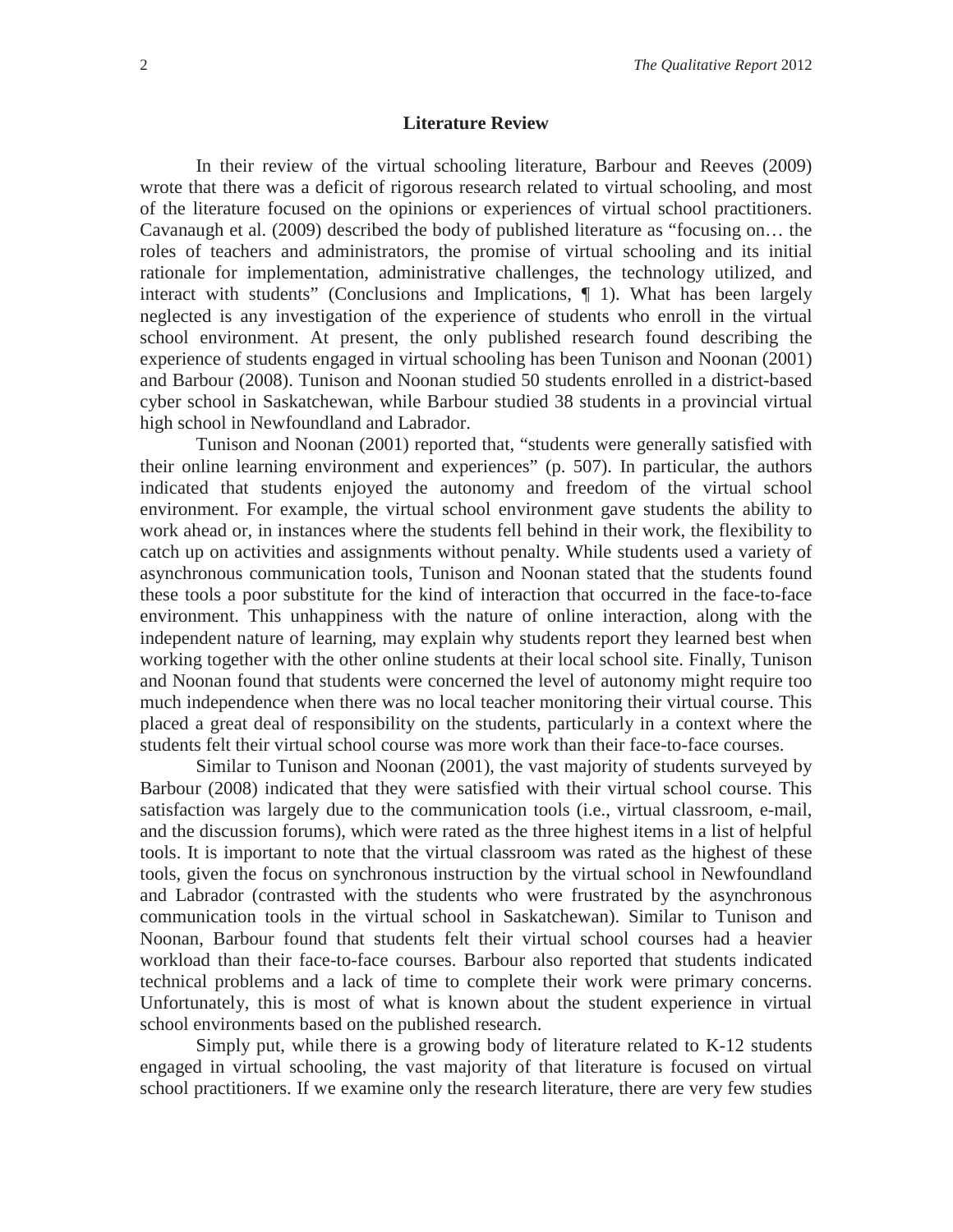that have explored the student experience. In their investigation of a primarily asynchronous virtual school, Tunison and Noonan (2001) found that students enjoyed their virtual schooling experience, particularly the freedom an autonomy that the environment provided. However, Tunison and Noonan did find that the students struggled with the asynchronous communication tools, and also that a small number of students reportedly questioned the level of independence required by the autonomy of the virtual school environment. Similarly, Barbour (2008) also found that students in a primarily synchronous virtual school enjoyed their learning experience, although in this instance satisfaction was primarily due to the communication tools. Students in Barbour's study were disappointed with the perceived increase in workload and the lack of time to complete this work, along with the numerous technical difficulties they experienced. Therefore, this narrative analysis was conducted to increase what is known of the student experience in the K-12 virtual school environment

#### **Role of the Researcher**

The data for this article were actually collected as a part of Michael's (lead researcher) dissertation study, which examined the nature of virtual schooling in Newfoundland and Labrador secondary education (Barbour, 2007b). The data from the participant this article are focused on, along with the data from three other participants, were excluded from the dissertation because I (Michael) was unsuccessful in scheduling all of their interviews (and was able to collect complete data sets from the other eight participants).

I had been actively involved in the development of virtual schooling in the Province of Newfoundland and Labrador, as the leader of a district-based program and, later, a district-based administrator and course developer in the province-wide virtual school where this research occurred. In addition to my involvement with this virtual school, I had many family ties to the community where the research occurred and, even, had relatives who worked at the school. A former rural school teacher myself, I had a first-hand opportunity to see the potential virtual schooling offered to students who often did not have the same curricular opportunities as their urban and suburban counterparts. However, I also often saw students struggling in the largely independent learning environment provided by virtual schools. Given these two realities, I can best be described as a supporter of the potential of virtual schooling, but cautious about its actual implementation.

My three co-authors, Jason, JaCinda, and Kaye, were doctoral students enrolled in my qualitative data analysis course. As a part of this course, students were asked to apply various types of qualitative analysis – such as inductive analysis, grounded theory, discourse analysis, and others – to existing data provided by me, as the instructor (as none of the three students had data of their own to use). The three doctoral students used different data to practice applying each of these methods of analysis (e.g., the students did not have access to the data in this article prior to beginning their narrative analysis). The three doctoral student co-authors did not have a role in the design or implementation of the actual research study used to collect the original data in this article.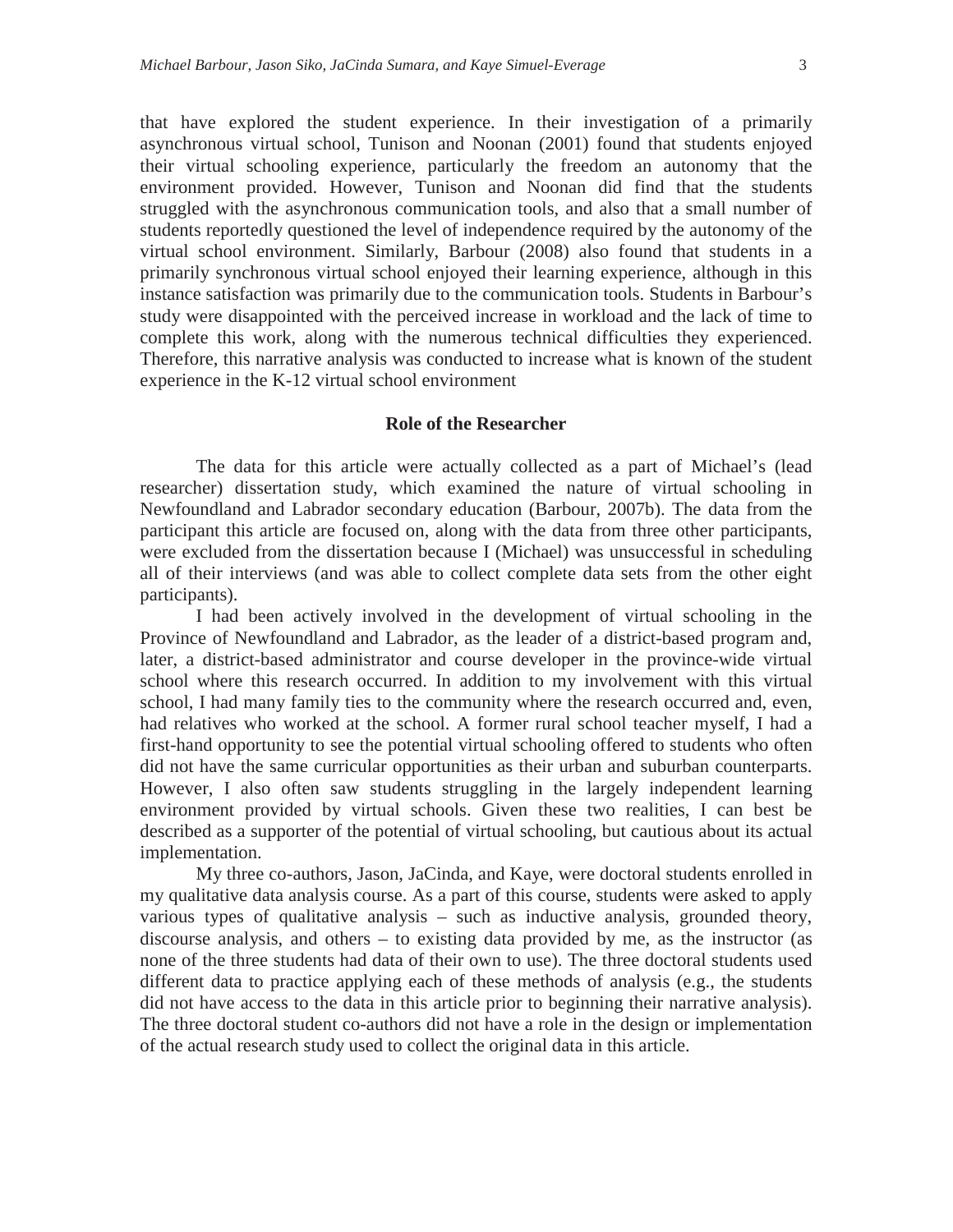#### **Methodology**

The data reported in this article were collected as a part of a larger study to investigate how students interacted with their virtual school courses and the processes they undertook when they needed help (Barbour, 2007b). The study, which received Institutional Review Board approval from the University of Georgia, was conducted during the 2005-06 school year at Beaches All Grade (a pseudonym), a rural school with approximately 100 students and a staff of fifteen teachers that had students enrolled in the province-wide virtual school since it was first created (and had been involved in previous distance education programs, as well). The larger study utilized a case study methodology (Stake, 1995), and had a total of twelve participants.

The final reporting of that study included the data from only eight participants. One of the participants excluded from the analysis was Darlene (another pseudonym), who was interviewed three times over a span of four months (please see Appendix A for a copy of the interview protocol).

#### **Process of Narrative Analysis**

As the instructor of a doctoral qualitative research course, I assigned my students (i.e., Jason, JaCinda, and Kaye), three articles describing narrative analysis, Cortazzi (2001), Labov (1972), and Mishler (1995), to both introduce them to topic of narrative analysis and to provide them with a model (i.e., Labov's model of abstract, orientation, complication, evaluation, resolution, and coda) to use in their narrative analysis. I gave Jason, JaCinda, and Kaye the transcripts from Darlene's three interviews and asked them to review the first transcript for what they felt were narratives using the Labov (1972) model. One week later, we four met to go through the first transcript and determine which narratives were true narratives, according to Labov's six components of a narrative). This group session also provided the students with an opportunity to compare notes and either confirm or refute their initial understanding of narrative analysis. At the conclusion of this group activity, I gave Jason, JaCinda, and Kaye an additional two weeks to analyze the second and third transcripts. At the end of this two-week period, we met again to collate the narratives the students had identified and discuss each one to determine whether it actually met all of the requirements of a narrative based on the Labov model

The students initially identified a total of 77 narratives; although this was refined to 19 narratives in the final group analysis (see Table 1).

| <b>Doctoral Student</b>   | Interview 1 | Interview 2 | Interview 3 |
|---------------------------|-------------|-------------|-------------|
| Jason                     |             |             |             |
| JaCinda                   |             |             |             |
| Kaye                      |             |             |             |
| <b>Final Group Result</b> |             |             |             |

Table 1. *Number of Narratives Initially Identified by the Doctoral Students in Each of Darlene's Interviews*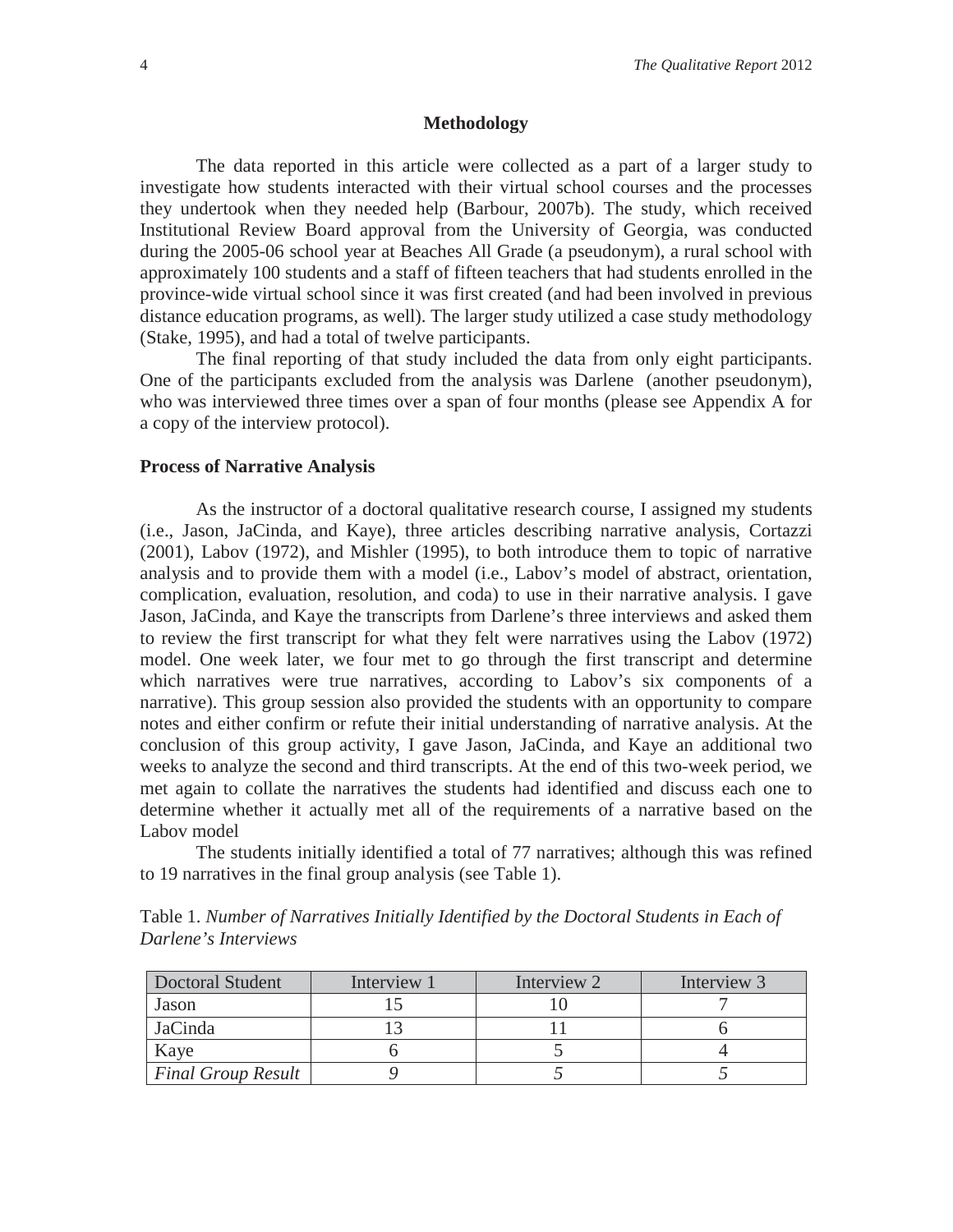The interview protocol was not planned to be analyzed using narrative analysis in the original dissertation study, which may explain why there was such variability in the students initial attempts to identify narratives in the interview transcripts (as some tried to create narratives that were missing one of Labov's (1972) six components, while others created narratives by excluding significant amounts of interview text between each component).

While not designed to generate narratives, the protocol did yield a number of narratives. The questions related to class time in Darlene's schedule when she was allotted time to interact in a synchronous virtual classroom and with asynchronous course content contained in a learning management system (questions 5 and 6), as well as the process she went through when she needed help (question 7), were particularly useful in generating these narratives. For example, in respond to question 6, "Think back to your last offline class. Describe for me what you did." the narrative described in Table 2 was generated:

| Abstract     | think back to your last offline class (740)                                                                                                                                                                                                                                                                                                                                                                                                                                                      |
|--------------|--------------------------------------------------------------------------------------------------------------------------------------------------------------------------------------------------------------------------------------------------------------------------------------------------------------------------------------------------------------------------------------------------------------------------------------------------------------------------------------------------|
| Orientation  | if I'm a fly on the wall watching you during that class, what do I<br>see? (740-741)                                                                                                                                                                                                                                                                                                                                                                                                             |
| Complication | last offline class that we had, the power went off (743)                                                                                                                                                                                                                                                                                                                                                                                                                                         |
| Evaluation   | we never had anything to do because we had our assignments<br>passed in and we just going over the novel, so we basically sat<br>around talking to each other and I was taking pictures with my<br>camera. (744-746)                                                                                                                                                                                                                                                                             |
|              | he never assigned us any other work, so, still hasn't except that we<br>got one question and I'm doing that tomorrow because report cards<br>are soon coming out, so he's not assigning nothing else until after<br>Easter, except for the test, so we never had nothing to do, we could<br>have studied but never done that (laughs), so we just talking about<br>this and that, and some people were on MSN, I think, no we weren't<br>on MSN because the computer wouldn't connect. (750-755) |
| Resolution   | For the whole class, we were just sitting around talking to each<br>other, complaining because the power was off and we were missing<br>class and I was taking pictures (laughs). (759-761)<br>And we're, we're doing stuff on grad book too, that day. (765)                                                                                                                                                                                                                                    |
| Coda         | That was a fun free period (laughs). (777)                                                                                                                                                                                                                                                                                                                                                                                                                                                       |
|              |                                                                                                                                                                                                                                                                                                                                                                                                                                                                                                  |

Table 2. *Narrative 2-3: A Narrative about What Darlene Did During Her Last Asynchronous Class*

(Note: Text in italics indicates the interviewer's comments, and the numbers in parenthesis indicate the lines in the interview transcript.)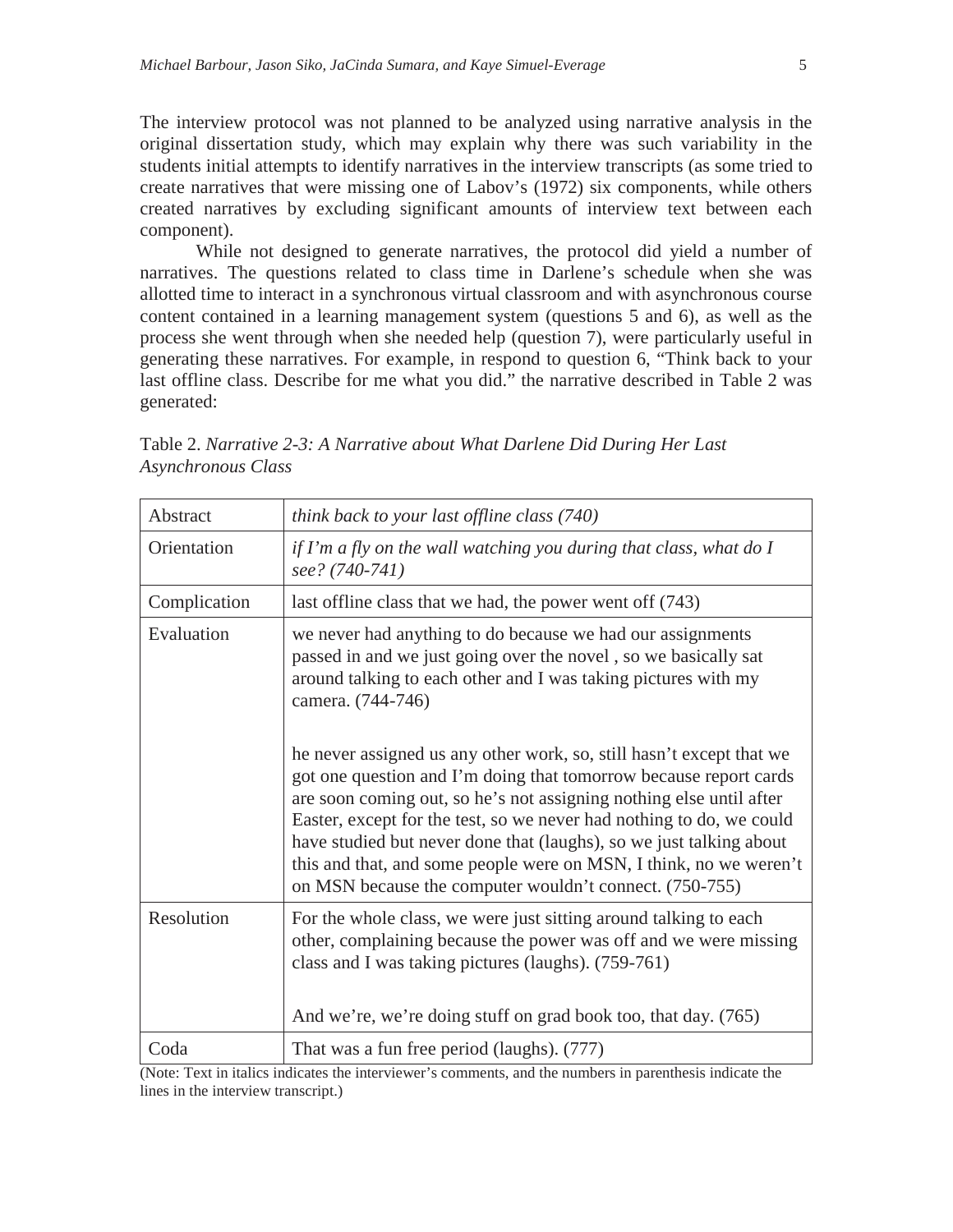The students operationalized Labov's (1972) six components in this manner:

- 1. Abstract an overview of the context
- 2. Orientation a description of the setting, actors, and/or plot
- 3. Complication a statement of the problem or challenge
- 4. Evaluation an elaboration of the complication and the potential courses of action
- 5. Resolution a statement of what the actors in the setting did to address the complication
- 6. Coda an indication that the narrative has concluded, often a throw-up comment or statement.

Once the group had finalized the narratives from the transcripts, Jason, JaCinda, and Kaye, looked for common trends within these narratives. This was accomplished by asking the students to read through the narratives and simply respond to the question: "What is Darlene talking about in this narrative?" These trends were not intended to be a thematic analysis, simply a way to categories what Darlene's narratives focused on.

#### **Darlene**

As Darlene was the sole provider of data for this study, it is useful to understand who she was as a student attending a rural school, engaged in a virtual school course. Living next door to her parents with her elderly grandmother, Darlene was probably the only true digital native among the group of students taking virtual school courses in her school (Prensky, 2001). Even with only dial-up Internet access, the telephone at Darlene's grandmother's home was typically connected to the Internet. A regular user of instant messaging and her Windows Live Space (i.e., a social networking site by Microsoft similar to MySpace), Darlene had many people from around the world whom she had never met, but whom she called "friends." She used her Windows Live Space area as a way to post hundreds of pictures that she had taken with her webcam or digital camera of herself, her friends and family, and scenery from where she lived. She also used the blogging features of Windows Live Space to express herself, ranging from simple entries about what was going on in her life, to poetry and short stories. In her own words, "I just like sharing my work; it's the way I express myself…. I'm not known for a whole lot except for my poetry, so I just likes [sic] people reading it.... I'm known as a writer."

One of the interesting things about Darlene was if someone were to meet her, he or she would not see an outgoing, expressive personality. Seeing her in the classroom and school corridors, this grade 12 student seemed quiet, even melancholy – which even she acknowledged, "I don't talk much, I'm loud and I laugh and I like to have fun, but I'm just quiet in school, I don't know why." The oldest student in her graduating class, Darlene shared a close relationship with her family and a small group of close friends. During the 2005-06 school year, she was enrolled in a single Language Arts course, having taken one CDLI course the previous year.

While Darlene was probably the most active Internet user of the other virtual school students at her school, she was unable to access the *Elluminate Live* software used for her synchronous lessons from her home computer. She was able to access all of the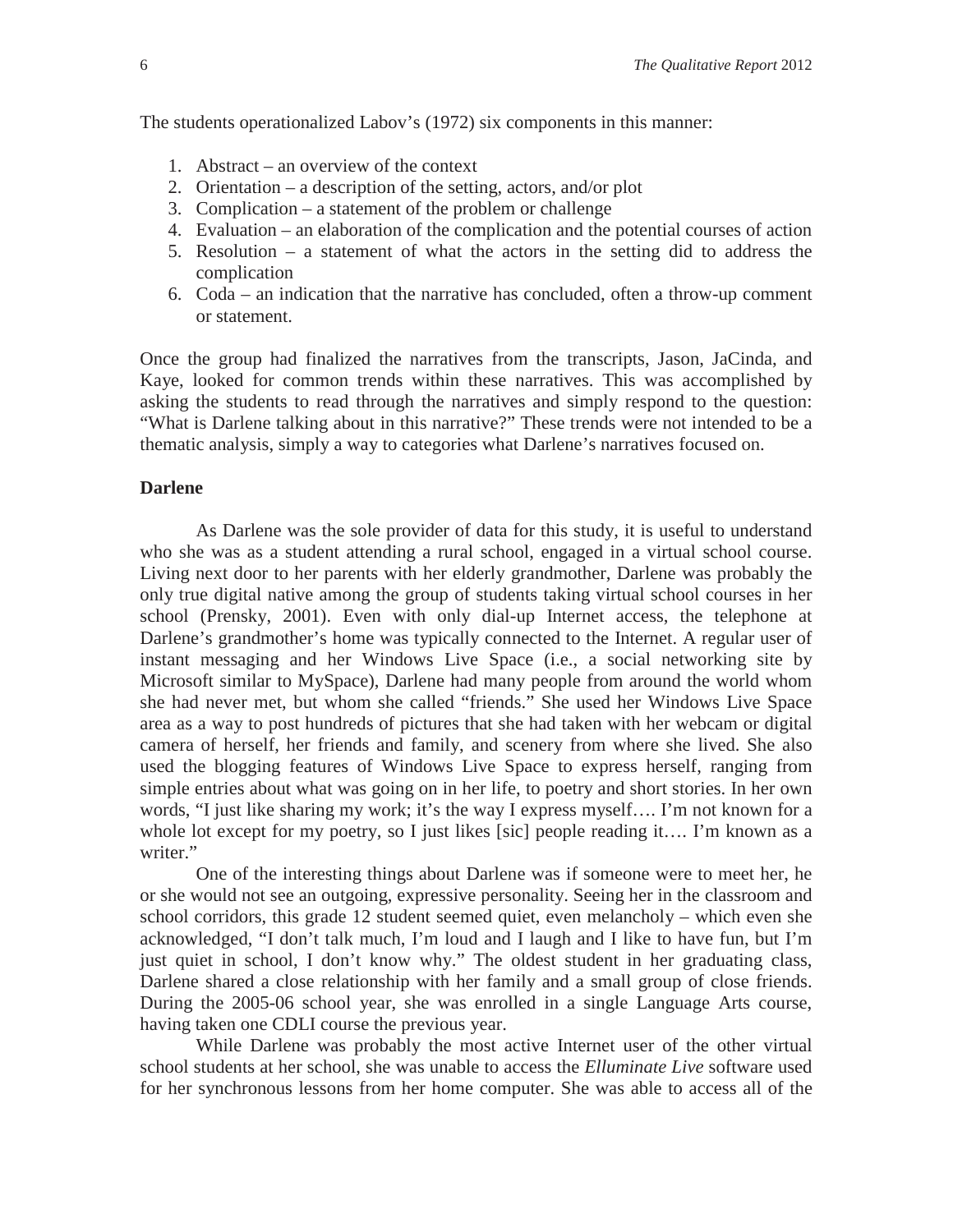necessary components of *WebCT* and said that, "I'm always in *WebCT*, this is how I gets [sic] most of my work in."

#### **Results**

In addition to the identification of narratives (please see http://www.michaelbarbour.com/Darlene\_Narratives.docx to review all 19 narratives), I asked Jason, JaCinda, and Kaye, what her narratives said about Darlene's experiences in the virtual school course that she took through the CDLI. Jason, JaCinda, and Kaye, identified topics or issues raised in each of the narratives (see the "category" column in Table 3), then attempted to put those categories into general topic areas.

Table 3. *Analysis of Darlene's Narratives*

| Topic          | Category                       | Narrative                                                     |
|----------------|--------------------------------|---------------------------------------------------------------|
| Problems       | <b>Understanding content</b>   | $1-2$ , $1-7$ , $1-9$ , $2-1$ , $2-4$ , $2-5$ , $3-2$ , $3-3$ |
|                | Missing class                  | $1-1, 2-1, 3-1$                                               |
|                | Work load                      | $1-4, 1-9$                                                    |
|                | Use of offline time            | $1-6, 2-3$                                                    |
|                | Collaborating with local peers | $1-9, 3-1$                                                    |
|                | Contacting online teacher      | $2-5, 3-2$                                                    |
|                | Uselessness of online content  | $3-4, 3-5$                                                    |
| Help from      | Peers                          | $1-1, 1-6, 1-7, 2-4, 3-1$                                     |
|                | Online teacher                 | $1-7, 2-4, 3-1, 3-2$                                          |
|                | Google                         | $2-4, 3-1$                                                    |
|                | Online content                 | $1-7, 3-2$                                                    |
| Technical      | Hardware                       | $1-3$ , $1-5$ , $2-1$ , $2-2$ , $2-3$ , $3-1$                 |
| difficulties   | Bandwidth/connection           | $3-3, 3-5$                                                    |
|                | Software                       | $1 - 1$                                                       |
| Teacher        | Flexible                       | $1-4, 1-5$                                                    |
| characteristic | Lenient                        | $1-4, 1-5$                                                    |
|                | Helpful                        | $1-7, 3-3$                                                    |
|                | Not available/accessible       | $2-5, 3-2$                                                    |
| Interaction    | Direct messaging over talking  | $1-3, 2-2$                                                    |
|                | Quiet when confused            | $1 - 2$                                                       |
|                | Email                          | $3-1$                                                         |
|                | Off-task                       | $2 - 3$                                                       |
|                | Lack of                        | $2 - 5$                                                       |
| Personal       | Quiet/Shy                      | $1-2, 1-7$                                                    |
|                | Metacognition                  | $1 - 8$                                                       |
| Online         | Poor Design                    | $3-3, 3-4, 3-5$                                               |
| content        |                                |                                                               |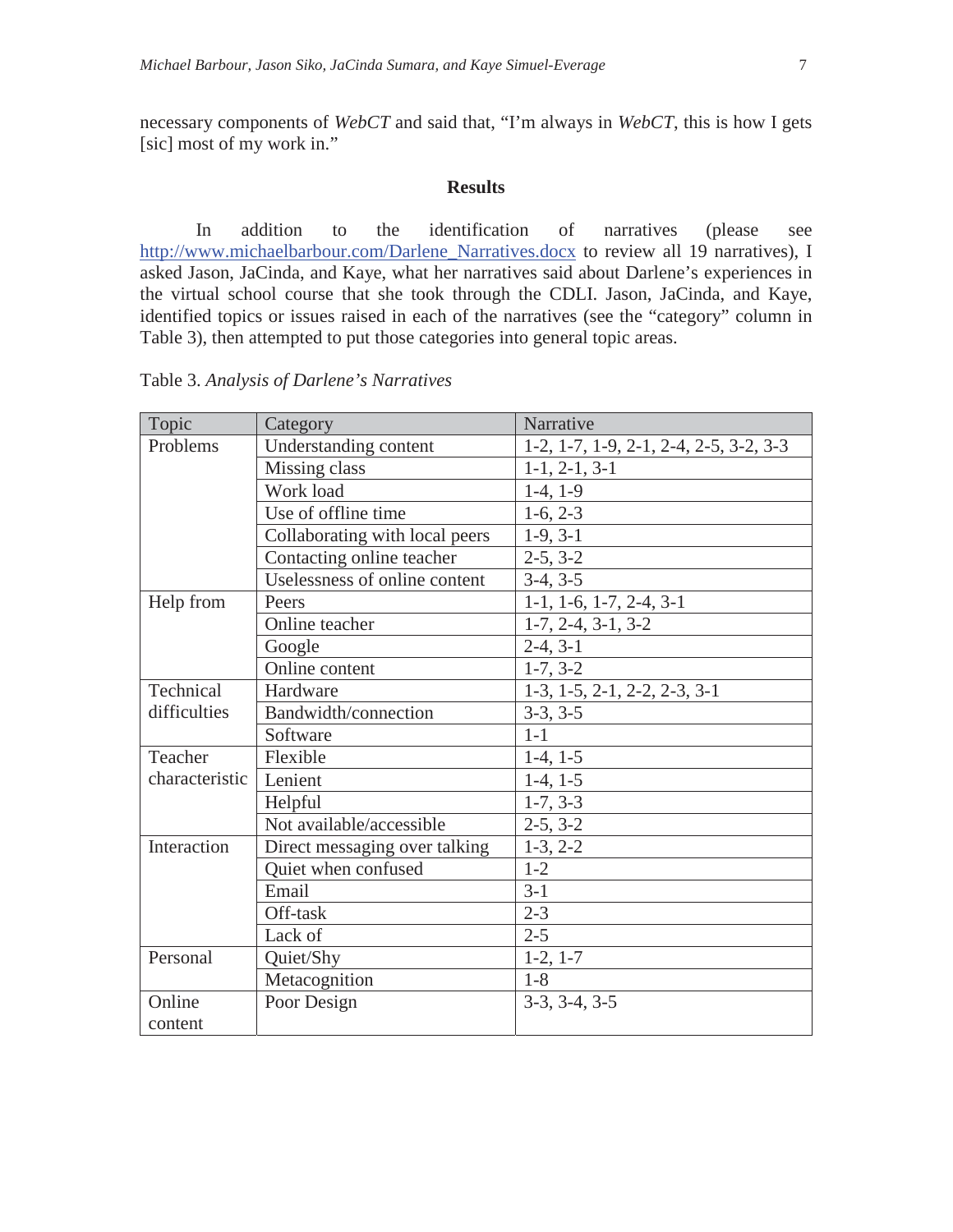As illustrated by the data in Table 3, the most dominant theme in Darlene's narratives was related to problems that she was having with her virtual school courses (and of those problems, not understanding the content was dominant).

For example, in Table 4, Darlene's narrative 1-7, Darlene was having difficulty understanding a play the students were supposed to have read for this particular synchronous class.

Table 4. *Darlene's Narrative 1-7*

| Abstract     | think about a time during the past month, where you had trouble with                                                                                                                                                                   |
|--------------|----------------------------------------------------------------------------------------------------------------------------------------------------------------------------------------------------------------------------------------|
|              | the content of your CDLI course (699-700)                                                                                                                                                                                              |
|              |                                                                                                                                                                                                                                        |
|              | where did you go for help? (704)                                                                                                                                                                                                       |
| Orientation  | the, my students in the CDLI (706)                                                                                                                                                                                                     |
|              | The ones around me Kathy, Max, Dayna and Mya. (710)                                                                                                                                                                                    |
|              | some of them really seems [sic] to understand it (714-715)                                                                                                                                                                             |
| Complication | I'm too shy to ask the other students in the class (715)                                                                                                                                                                               |
| Evaluation   | I've asked sir, I've asked Bill Martin about it. (715-716)                                                                                                                                                                             |
|              | And he helped where possible that where I question, I ask questions in<br>class it involves. (720-721)                                                                                                                                 |
|              | And he just told me to go to all the, he's got like notes written up on<br>them. $(725)$                                                                                                                                               |
|              | And quotes and all that, so I just printed all that off and I went over it<br>with Dayna and Kathy and everybody in there, explain it to me and<br>now I've just got to read it over myself and actually read the play.<br>$(729-731)$ |
| Resolution   | And if I've got anymore questions I'll go to Mr. Martin about it (735)                                                                                                                                                                 |
| Coda         | that's basically the two groups of people that I go to (735-736)                                                                                                                                                                       |

One of Darlene's problems was that even though the course is taught online, she was too shy to ask her online classmates for help. Instead she relied upon the students at her own school who were enrolled in the class with her and her online teacher for help. She also referenced online course content, in the form of notes that her online teacher had posted for the students, as another resource that she found useful.

This narrative also spoke to the other primary theme the students identified – the various sources of assistance that Darlene relied upon when she needed help. For example, in Table 5, narrative 2-4 Darlene described another situation where she required help understanding the content of the play *Macbeth*.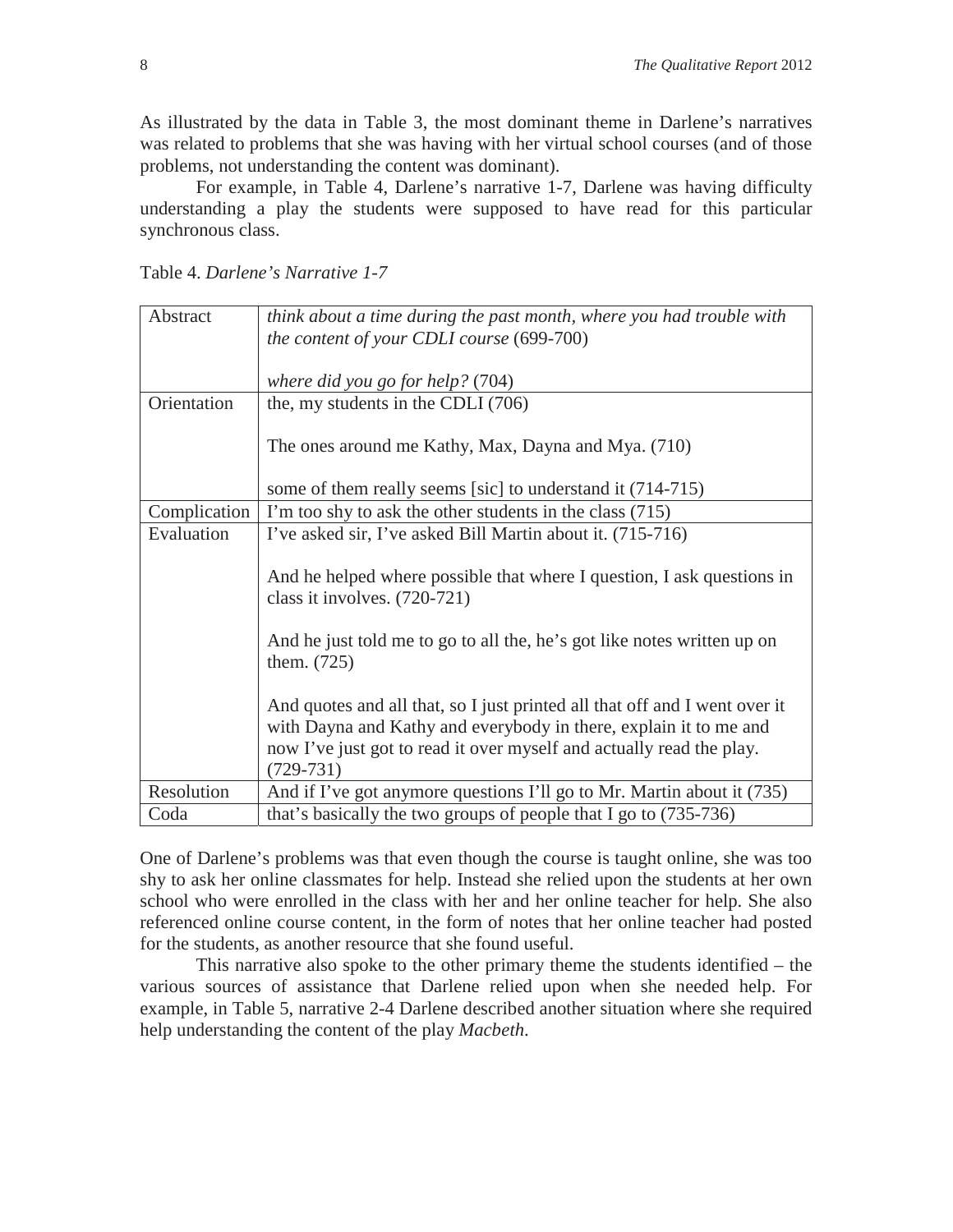| Abstract               | Okay, alright, umm, think over the past month, so since the last<br>time since we've talked, to a time where you've needed help with<br>some of the content, describe for me the process that you went<br>through to, to try to get that help? $(861-863)$                                                                                                                                                                                                                                                                                                                                                                                                                                                                             |
|------------------------|----------------------------------------------------------------------------------------------------------------------------------------------------------------------------------------------------------------------------------------------------------------------------------------------------------------------------------------------------------------------------------------------------------------------------------------------------------------------------------------------------------------------------------------------------------------------------------------------------------------------------------------------------------------------------------------------------------------------------------------|
| Orientation            | Make Kathy help me (865)                                                                                                                                                                                                                                                                                                                                                                                                                                                                                                                                                                                                                                                                                                               |
|                        | Okay, what was it, what was she helping you with? (867)                                                                                                                                                                                                                                                                                                                                                                                                                                                                                                                                                                                                                                                                                |
|                        | Macbeth (laughs). (869)                                                                                                                                                                                                                                                                                                                                                                                                                                                                                                                                                                                                                                                                                                                |
| Complicating<br>Action | you had a question about some of the content in Macbeth (871)                                                                                                                                                                                                                                                                                                                                                                                                                                                                                                                                                                                                                                                                          |
| Evaluation             | She showed me her questions, I read off those to get a sense of it,<br>she gave me her notes so I could read off them, she explained the<br>best she could and printed off more notes for me on the computer<br>that she had from the, the whiteboard (878-880)<br>they already, they're doing the same thing that I'm doing and<br>they got a better grasp of, grasp of it than I did. (893-894)<br>If I got to a teacher, I got to explain to them the questions, and<br>explain what I don't get, and besides, with Kathy, how do you do<br>this, is all I got to say and since she's doing the same thing she'll<br>know what it is and she'll tell me if she understands it, and if she<br>do, tell me what it's about. (898-901) |
| Resolution             | If not, I'll ask teacher. (905)                                                                                                                                                                                                                                                                                                                                                                                                                                                                                                                                                                                                                                                                                                        |
|                        | Or do research. (909)                                                                                                                                                                                                                                                                                                                                                                                                                                                                                                                                                                                                                                                                                                                  |
|                        | Google! (914)                                                                                                                                                                                                                                                                                                                                                                                                                                                                                                                                                                                                                                                                                                                          |
| Coda                   | Google has all the answers, and if it doesn't I'll cry. (922)                                                                                                                                                                                                                                                                                                                                                                                                                                                                                                                                                                                                                                                                          |

Table 5. *Darlene's Narrative 2-4*

In this instance, Darlene first turned to one of her local classmates and then the online teacher. She indicated that if she was not able to understand the material after speaking and reading through her classmate's (i.e., Kathy's) notes, and if the online teacher was not able to help her, she relied upon Google. This process almost mirrored the order in which the students identified the topics/issues related to the process Darlene undertook when she needed help (e.g., local classmates or peers, then her online teacher, then Google, and, finally, the online content – as indicated in the previous narrative).

In addition to content-based difficulties, Darlene's narratives also focused on technological difficulties, particularly with the hardware. For example, in the narrative described in Table 6, Darlene had technical difficulties with the headset (i.e., combined headphone and microphone) she was using.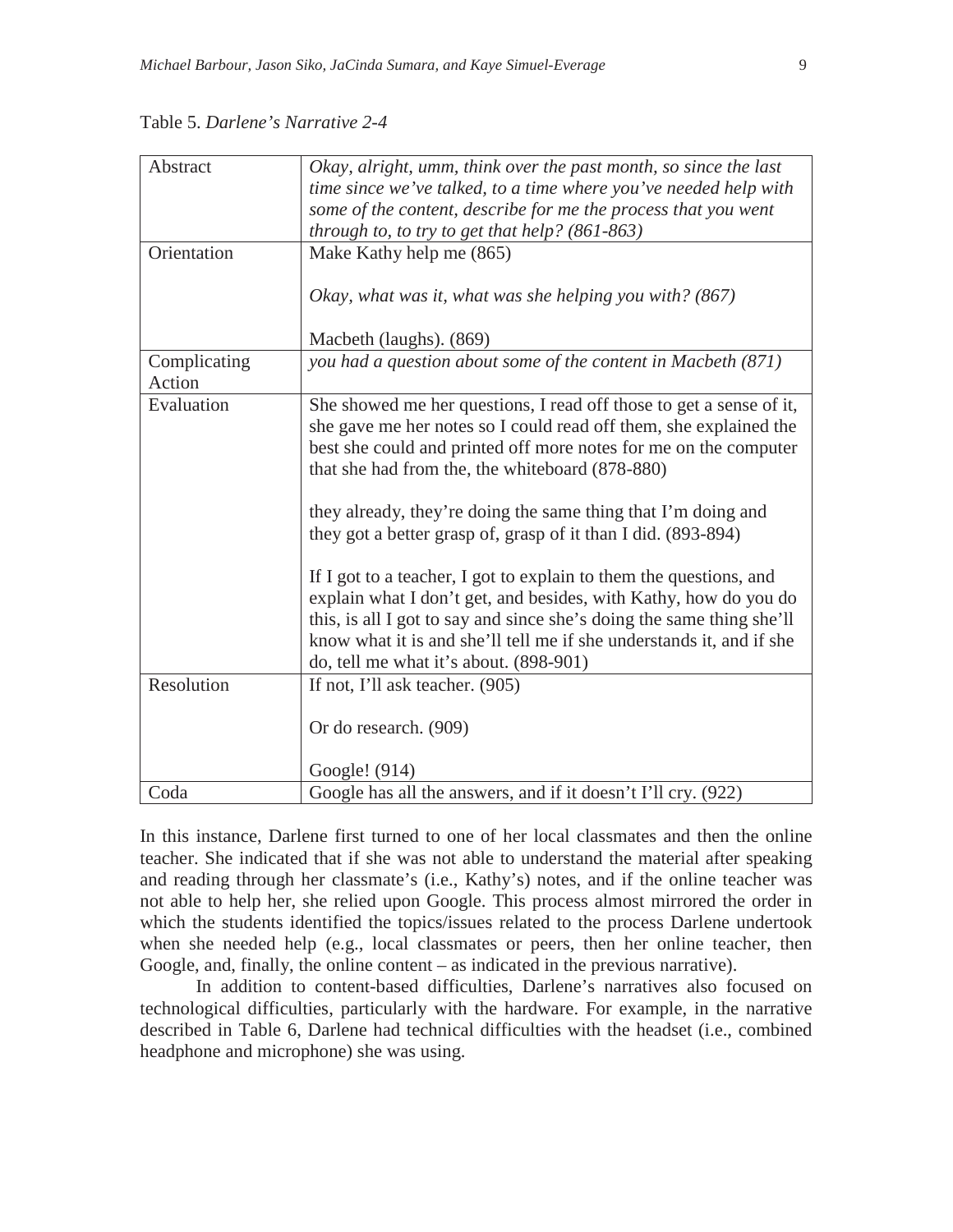| Abstract     | think back to the last online class that you had (478)                                                                                                                           |
|--------------|----------------------------------------------------------------------------------------------------------------------------------------------------------------------------------|
|              | if I'm a fly on the wall watching you during that class, what would $I$<br>have seen you do? (482-483)                                                                           |
| Orientation  | Sit down, CDLI, trying to get my headphones to work, and going<br>through my Macbeth play, trying to figure out where we were to. (485-<br>486)                                  |
|              | We missed the class before because the power went out and we got                                                                                                                 |
|              | kicked off the server, so we missed that online class and he went on so<br>I was completely lost. (490-491)                                                                      |
| Complication | you're trying to get your headphones working, how long have they not<br>worked? (493-494)                                                                                        |
|              | Ever since, ever since the beginning of the year, this is the fourth set of<br>headphones that I've had. (496-497)                                                               |
|              | The pair that they got me that sent out he to, cause [sic] I had the<br>headphones from last year, but they didn't work, then he had to send<br>me out two other ones. (501-502) |
| Evaluation   | But other than that I just takes [sic] them off the rack and uses 'em<br>$[sic]$ . (506)                                                                                         |
|              | But they don't work either, one of them got the left headphone gone<br>and the other got the right headphone gone (510-511)                                                      |
| Resolution   | I just said screw it I'm using this one, I can have hear him (511-512)                                                                                                           |
| Coda         | I'll just go deaf in one ear (512)                                                                                                                                               |

Table 6. *Darlene's Narrative 2-1*

In fact, in five of the six instances where Darlene complained about hardware problems, the issue was related to her headset (the sixth time was an instance where the electricity went out, which is referenced in this narrative as part of the orientation).

The problems that Darlene described experiencing with her headphones also affected the way in which she, and other students, interacted in her virtual school course. In Table 7, Darlene indicates that she (and the majority of the students) interacted with their virtual school teacher and with their fellow virtual school students using the direct messaging or text-based chat that was available to her in the virtual classroom environment.

| Abstract           | are you interacting with the teacher and the other students? (524-525)            |
|--------------------|-----------------------------------------------------------------------------------|
| <b>Orientation</b> | When he asks questions I'm always answering them, if I can figure                 |
|                    | them out or else because I haven't got a clue. (527-528)                          |
|                    | Complication   Oh my mic has never worked, I've been able to talk to him twice, I |

Table 7. *Darlene's Narrative 2-2*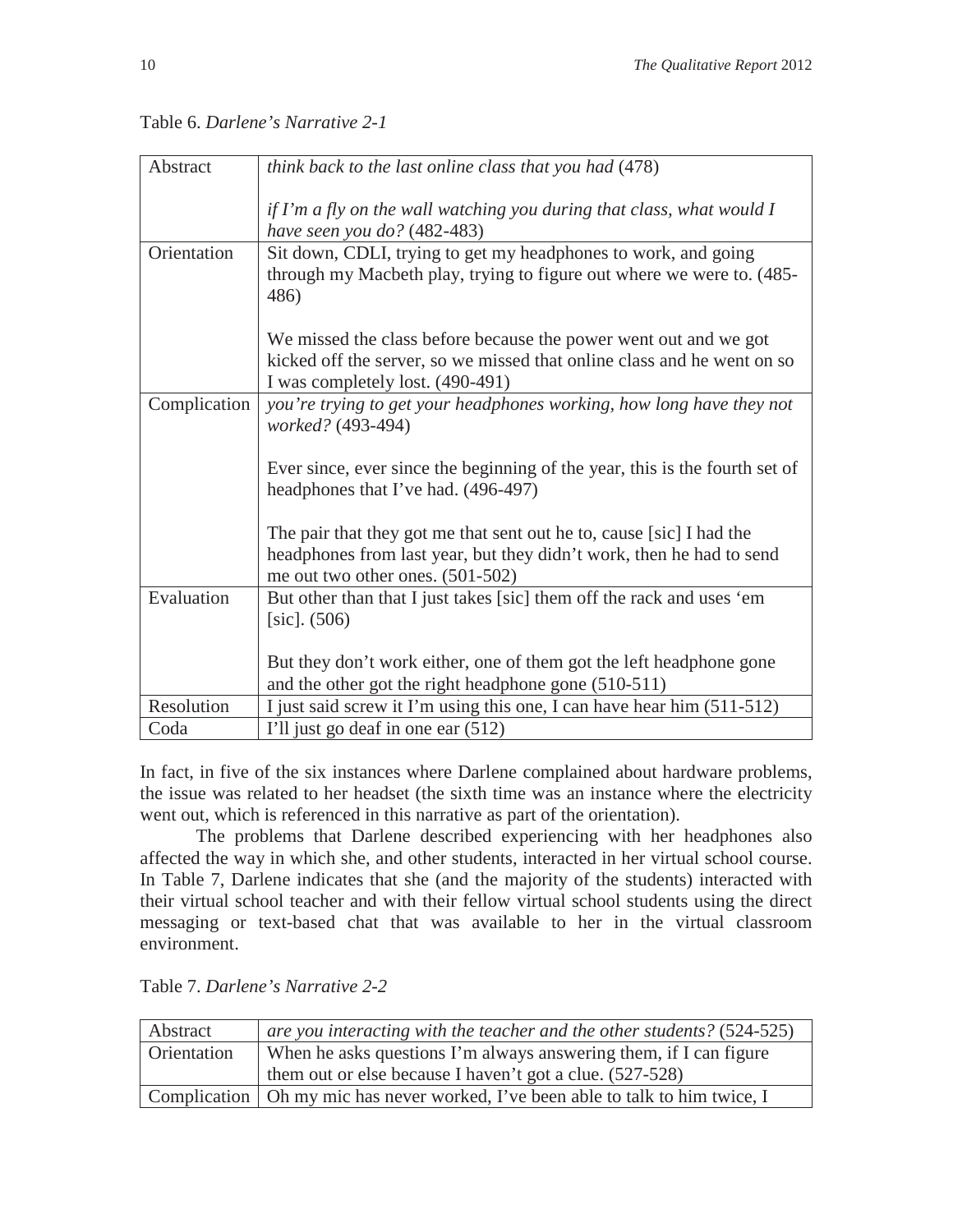|            | don't think any of the headphones in our school works right (533-534) |
|------------|-----------------------------------------------------------------------|
| Evaluation | But I think I've talked to him a total of two or three times. (540)   |
|            |                                                                       |
|            | I'm all, I hates [sic] talking on the mic. (548)                      |
| Resolution | I normally just types [sic] mine (553)                                |
| Coda       | That's why no one usually uses the mic (566)                          |

Based on this narrative, the rationale for this decision – or this action – is because her headset was not working; however, in other narratives Darlene indicated that it wasn't uncommon for students to say that their headsets weren't working to get out of speaking in the virtual classroom.

Table 8 describing Narrative 3-1 summarized some of the topics/issues in each of three main themes (i.e., Darlene experiencing trouble understanding the content, Darlene experiencing technical difficulties with the hardware, and Darlene turning to her fellow students for help).

Table 8. *Darlene's Narrative 3-1*

| Abstract     | think about a time where you've needed help with some of the           |
|--------------|------------------------------------------------------------------------|
|              | contents of your CDLI course, can you describe to me the process       |
|              | that you went through ton get that help? (269-272)                     |
| Orientation  | I Google it and get some information then I'd ask Kathy to explain     |
|              | it to me (laughs). $(278-279)$                                         |
|              |                                                                        |
|              | If Kathy didn't know the answer or if she was only able to give you    |
|              | half the story what would your next strategy be? (287-288)             |
|              |                                                                        |
|              | I sit there in one class mainly just before the test I'd sit there and |
|              | ask the crowd to explain it to me (290-291)                            |
|              |                                                                        |
|              | If I knew as much as I did on my sheets then I'd study over that       |
|              | for a little bit (295)                                                 |
| Complication | so you wouldn't typically say contact your online teacher for help?    |
|              | $(302 - 303)$                                                          |
|              | Naw. (305)                                                             |
|              |                                                                        |
|              | I don't know why, it's just something about the computer, I can't      |
|              | do it. (309)                                                           |
| Evaluation   | It's like they expects me to talk through the mic and I can't do that  |
|              | either, my mic don't work. (313-314)                                   |
|              |                                                                        |
|              | the only time I emails [sic] him is if my assignments are late or      |
|              | something like that there (319-320)                                    |
| Resolution   | I might explain why and that I'd have it in soon (320-321)             |
| Coda         | I just tells [sic] him that I was sick and that I'm sorry I missed so  |
|              | many online classes (321-322)                                          |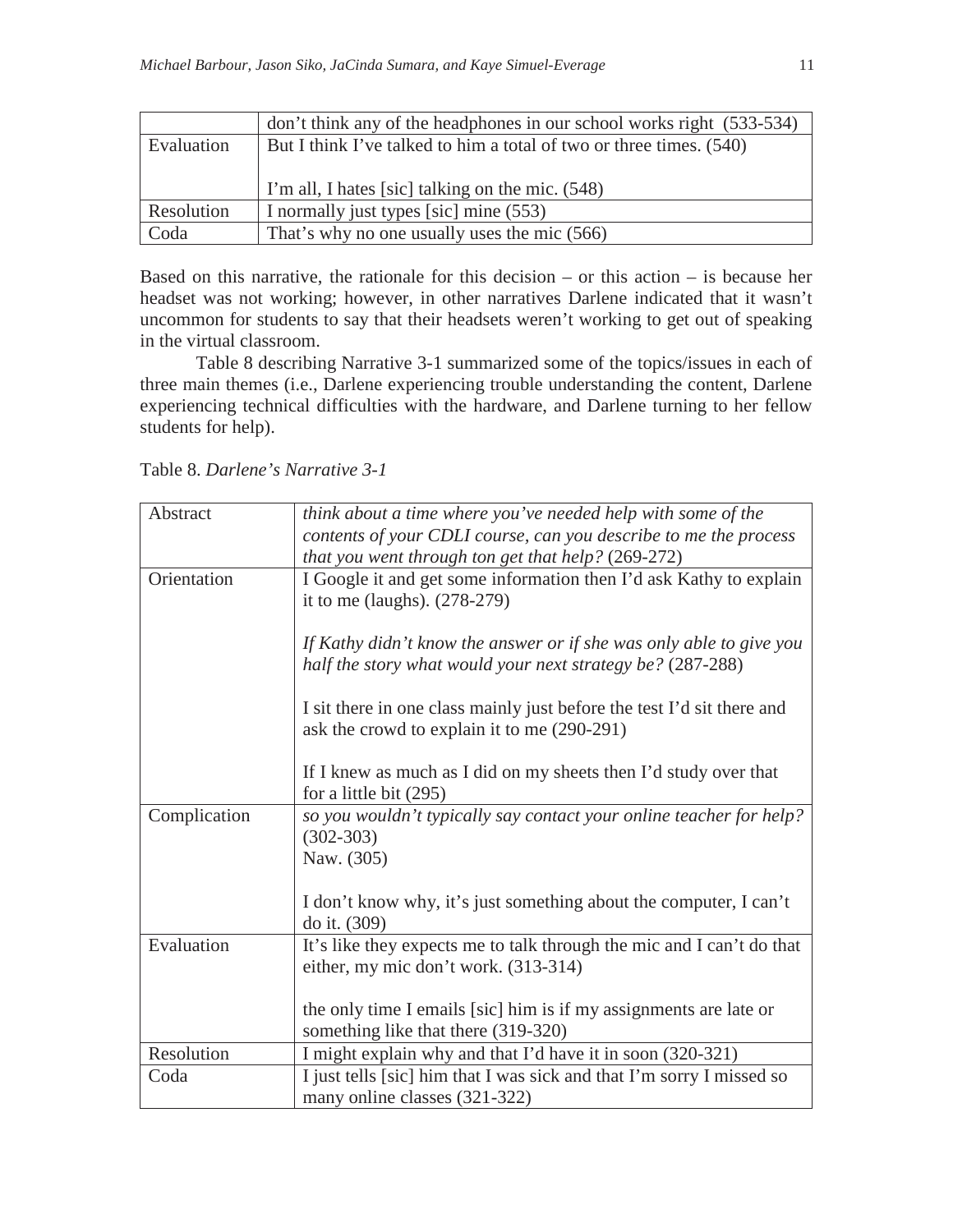This narrative illustrated a problem Darlene had because she missed the previous class. She began her process of getting help by searching on Google, then turned to Kathy and her other local classmates. Darlene claimed that the reason why she didn't ask her online teacher for help was because her headset was not working. If she had missed an assignment deadline, she would have e-mailed her online teacher – but otherwise she relied upon her peers or Google.

While her online teacher may not have been her primary source for help, Darlene describes in Table 9 that she did view her online English language arts teacher in a positive light, referring to Mr. Martin as flexible and lenient.

| Abstract     | I'm a bit late on most of my assignments (368-369)                              |
|--------------|---------------------------------------------------------------------------------|
| Orientation  | some people don't have their homework in, like me (368)                         |
| Complication | Cause work is piled on every night (373)                                        |
| Evaluation   | try to get it all done, but I gets 'em [sic] on time, if, or a little bit after |
|              | $(373-374)$                                                                     |
| Resolution   | he just says some people haven't got homework in and he'd like to see           |
|              | everyone get it in by such and such a date (378-379)                            |
| Coda         | so I can still get a good mark (374)                                            |

Table 9. *Darlene's Narrative 1-4*

In other narratives Darlene described her virtual school teacher as helpful. In fact, the only time Darlene referred to her online teacher in a negative manner was in reference to trying to contact him. In the narrative in Table 10, Darlene outlines that her only frustrations with the instructional interactions in her virtual school was her inability to have immediate contact with the teacher when needed.

Table 10. *Darlene's Narrative 3-2*

| Abstract     | if there was something that you could change about either the<br>things that he does or the stuff that you find in WebCT, what<br>would it be? (461-462)                                                                                                                                                                                                                                                                                                                |
|--------------|-------------------------------------------------------------------------------------------------------------------------------------------------------------------------------------------------------------------------------------------------------------------------------------------------------------------------------------------------------------------------------------------------------------------------------------------------------------------------|
| Orientation  | I likes [sic] the way WebCT is set-up, can't say there's really<br>anything I'd change except actually asking the teacher to be able<br>to help you (464-465)                                                                                                                                                                                                                                                                                                           |
| Complication | just get a hold of the teachers easier. (471)                                                                                                                                                                                                                                                                                                                                                                                                                           |
| Evaluation   | Cause sometimes when I did have a problem mainly, this was<br>probably in writing in grade ten, I tried to get in and talk to him in<br>an offline class and I sent him five or six messages and he<br>wouldn't, he was away talking on the phone of something, and<br>you didn't know, and you'd leave, get off again. (475-478)<br>And you'd have no way of getting a hold of him, and you'd call it<br>would be busy, just hard getting a hold of teachers (482-483) |
| Resolution   | I know some people in this class and other online classes got the<br>same problem sometimes. $(483-484)$                                                                                                                                                                                                                                                                                                                                                                |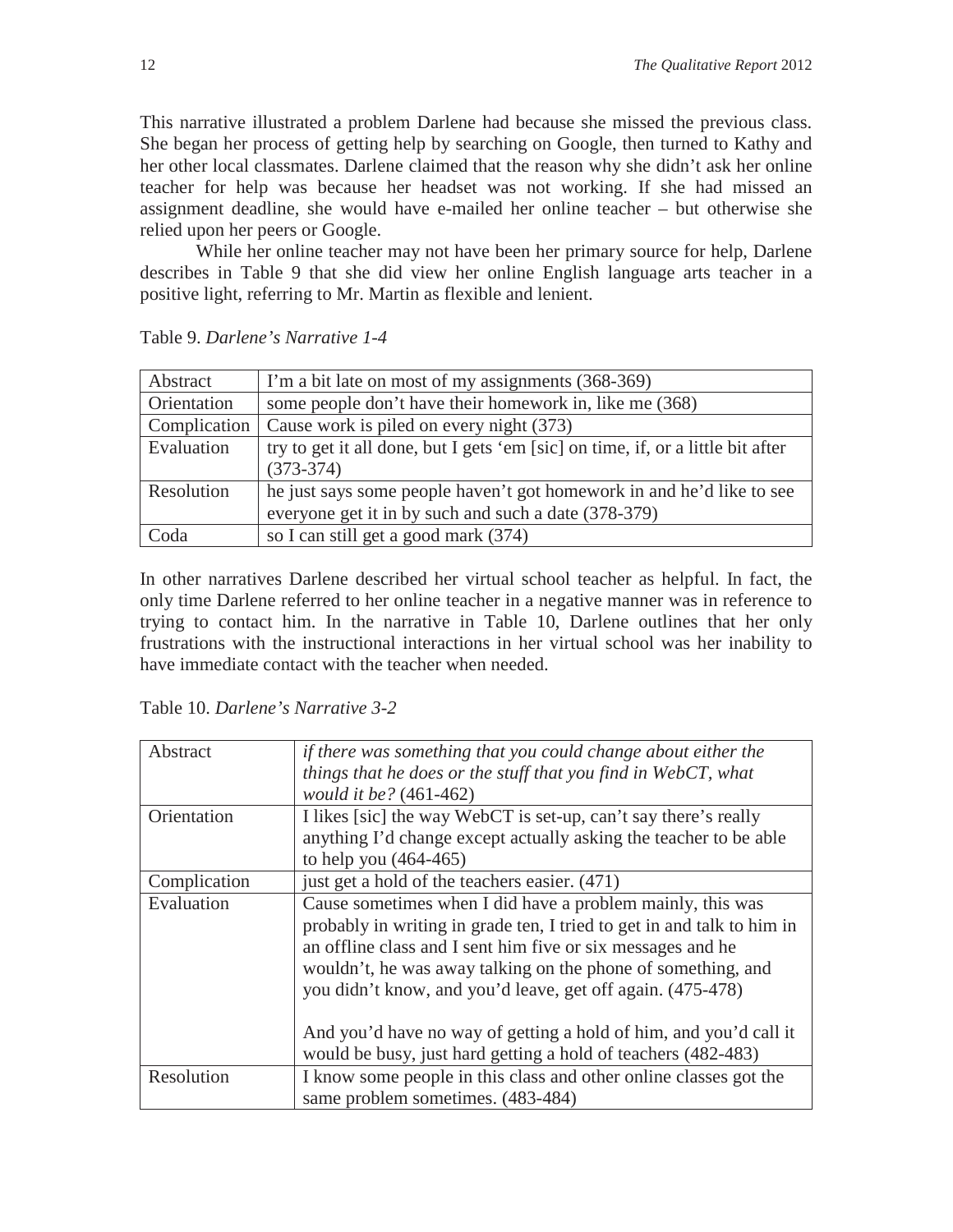| Coda | Trying to get a hold of teacher. (488) |
|------|----------------------------------------|
|      |                                        |

As Darlene described in this narrative, sometimes when she wanted to contact her teacher, she would have to e-mail him multiple times in order to get a response. Other times she would log-into the virtual classroom hoping to catch him there. She even called him on the telephone and received a busy signal.

Through the 19 narratives that Darlene told, she spoke of a variety of situations that allowed us to better understand how she experienced virtual schooling in her rural school. Like many K-12 students, she spoke of problems that she experienced with learning the course content, and the methods that she used to go about solving those problems (including the tools she used to interact with those individuals who she sought help from). Darlene also spoke of numerous technical difficulties, particularly those involving the hardware used to access her virtual school courses. Overall, Darlene portrays her experience as typical of what her fellow virtual school classmates at Beaches All Grade school would have experienced.

#### **Discussion**

The purpose of this study was to investigate the student experience in the virtual school environment. To accomplish this purpose we examined narratives from interviews with Darlene, a rural school student enrolled in a single virtual school course as a part of her overall K-12 schooling experience. Darlene's narratives paint a picture of K-12 online learning where the major problems that students experienced were, understanding the content, largely due to missed classes, and numerous technical issues, primarily related to the hardware used to access their virtual schooling. To overcome the contentbased difficulties the students primarily turned to their local classmates for assistance, although there were some instances when Darlene and her fellow students would contact their online teacher or search for the answer on the Internet. When students did interact with their online teacher, who they perceived to be flexible, accommodating and helpful, (although often difficult to reach) they did so mainly during their synchronous classes using the direct or instant messaging feature in their virtual classroom. The decision to interact with their teacher using these media was due to the fact that the students seemed reluctant to "speak" to individuals that they did not know personally, and because their headsets were often broken. In addition to the broken headsets, Darlene also described numerous other technical difficulties they had to overcome – ranging from other problems with the hardware to problems with the bandwidth or connection and in some instances with the software.

This picture of virtual schooling, as painted by Darlene's narratives, has many similarities with what was known about the student experience, as reported by Barbour (2008) and Tunison and Noonan (2001). For example, Tunison and Noonan, who described the Saskatchewan students, also found the students' online interactions, which were primarily asynchronous in nature, a poor substitute compared with the face-to-face interactions they were accustomed to experiencing. The students in Tunison's and Noonan's study felt they worked best with the other online students at their local school site, which was consistent with Darlene's narratives. The interactions that Darlene seemed to value were the real-time or synchronous interactions that occurred in the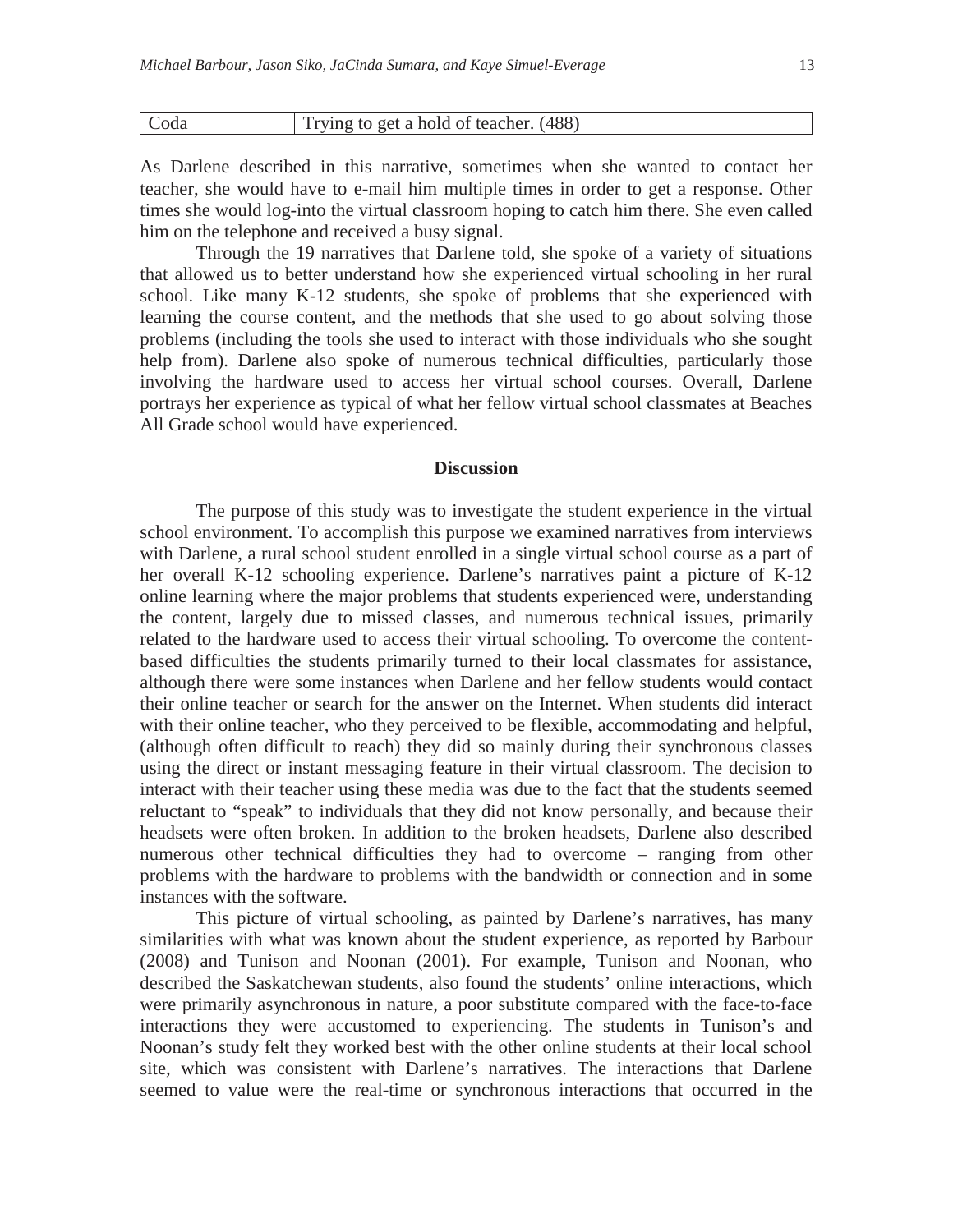virtual classroom. This finding was consistent with the experiences of the other Newfoundland and Labrador students (Barbour, 2008), who were quite satisfied with their online course experience, largely due to the synchronous class time. Barbour also reported that students complained about the high number of technical difficulties, which would seem to mirror the experience described by Darlene.

One of the main themes reported by both the Tunison and Noonan (2001) and the Barbour (2008) studies was the overall enjoyment and satisfaction that the students expressed concerning their online course experience. While Darlene's experience appears to be a positive one, there is also no evidence of an overwhelming sense of enjoyment or satisfaction. Darlene's narratives describe a student who took the course in a virtual school environment simply because that was how it was offered, with no real discussion of whether, given a choice, she would have chosen that format (in fact, it was never mentioned in her narrative. Neither did Darlene express in any of the narratives a sense that she would have rather taken the course in a more traditional, face-to-face, classroom environment. Another difference between the student experiences reported by the two previous studies and Darlene's experience was the level of content-based difficulty that Darlene and her fellow online students reported experiencing. Both Barbour and Tunison and Noonan were silent on this issue of not understanding the course content, yet difficulty understanding course content was the main theme that emerged in Darlene's narratives. The difficulty in understanding course content could be due to the fact that Darlene was a C student, while much of the literature indicates that students who find success in the online environment tend to be the stronger students (Barbour & Reeves, 2009; Clark, Lewis, Oyer & Schreiber, 2002; Espinoza, Dove, Zucker & Kozma, 1999; Haughey & Muirhead, 1999; Kozma, Zucker & Espinoza, 1998; Roblyer, 2005; Roblyer & Elbaum, 2000; Watkins, 2005).

#### **Concluding Thoughts**

Barbour (2009) speculated that there appeared to be a higher percentage of K-12 students engaged in online learning that were not from the higher end of the student performance spectrum. As such, Darlene's experiences may be more representative of the experience of the majority of K-12 students learning in an online environment. This possibility raises concerns about the nature of the online experience, and in particular the quality of supports put in place for these students. If the vast majority of obstacles that online K-12 students, like Darlene, experience are related to not understanding the course content, and if these students also feel that their online teachers are difficult to contact, and that the asynchronous course content is poorly designed, there is something wrong with the design and delivery of the online education.

The fact that Darlene was able to rely upon her local cohort of other online students to overcome many of these obstacles was admirable – although not unexpected given the higher sense of community that often exists in rural school (see Kannapel & DeYoung, 1999). Most would agree that it would be unacceptable for a face-to-face teacher to simply present a lesson once, and then expect the students to be successful using only their textbooks and each other to find their way through the content. Similar to well-designed supports for face-to-face courses, virtual education need to be provided with systematic support for K-12 students learning in online environments. A systemic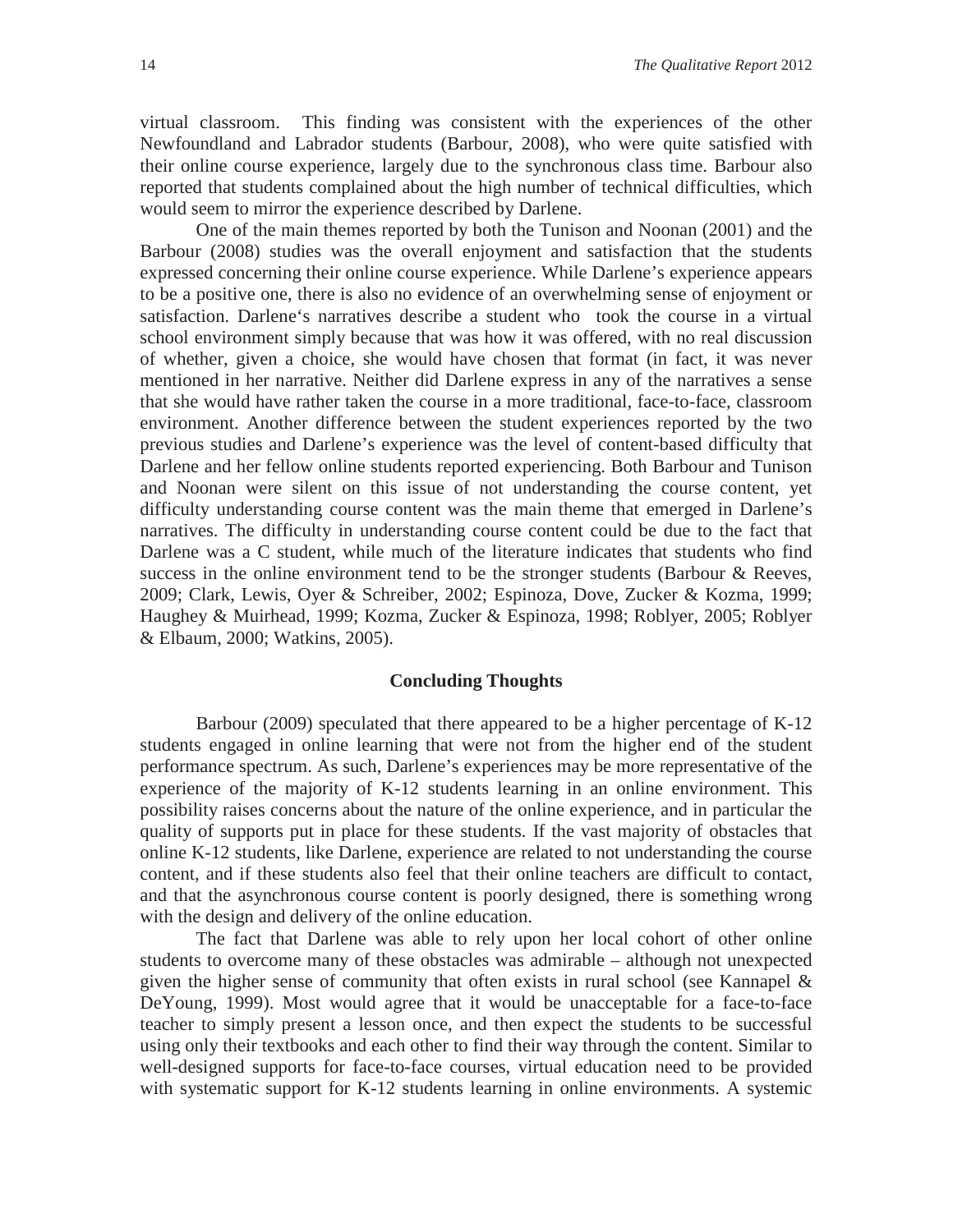approach to such support needs to include better management of the technology to reduce the technical difficulties that students experience, increasing opportunities for students to interact with and "get to know" their online teacher and fellow online students, making online teachers more accessible to students outside of their scheduled synchronous class time, and having local school personnel ensure that students miss fewer online classes and actually work during scheduled asynchronous class time.

#### **References**

- Barbour, M. K. (2007a). Principles of effective web-based content for secondary school students: Teacher and developer perceptions. *Journal of Distance Education, 21*(3), 93-114. Retrieved from http://www.jofde.ca/index.php/jde/article/view/30
- Barbour, M. K. (2007b). *What are they doing and how are they doing it? Rural student experiences in virtual schooling*. Unpublished Doctoral Dissertation. University of Georgia, Athens, GA.
- Barbour, M. K. (2008). Useful and challenging characteristics of virtual schooling: Secondary student experiences. *Quarterly Review of Distance Education, 4*, 357– 372.
- Barbour, M. K. (2009). Today's student and virtual schooling: The reality, the challenges, the promise... *Journal of Distance Learning, 13*(1), 5-25*.*
- Barbour, M. K. (2010). *State of the nation study: K-12 online learning in Canada*. Vienna, VA: International Council for K-12 Online Learning. Retrieved from http://www.inacol.org/research/docs/iNACOL\_CanadaStudy10-finalweb.pdf
- Barbour, M. K., & Mulcahy, D. (2004). The role of mediating teachers in Newfoundland's new model of distance education. *The Morning Watch, 32*(1-2). Retrieved from

http://www.mun.ca/educ/faculty/mwatch/fall4/barbourmulcahy.htm

- Barbour, M. K., & Reeves, T. C. (2009). The reality of virtual schools: A review of the literature. *Computers and Education, 52*, 402-416.
- Cavanaugh, C., Barbour, M. K., & Clark, T. (2009). Research and practice in K-12 online learning: A review of literature. *International Review of Research in Open and Distance Learning, 10*(1). Retrieved from http://www.irrodl.org/index.php/irrodl/article/view/607
- Clark, T. (2000). *Virtual high schools: State of the states A study of virtual high school planning and preparation in the United States*. Macomb, IL: Center for the Application of Information Technologies, Western Illinois University. Retrieved from http://www.imsa.edu/programs/ivhs/pdfs/stateofstates.pdf
- Clark, T., Lewis, E., Oyer, E., & Schreiber, J. (2002). *Illinois Virtual High School evaluation, 2001–2002*. Carbondale, IL: TA Consulting and Southern Illinois University. Retrieved from

http://www2.imsa.edu/programs/ivhs/pdfs/IVHS\_FinalRpt.pdf

Cortazzi, M. (2001). Narrative analysis in ethnography. In P. Atkinson, A. Coffey, S. Delamont, J. Lofland, & L. Lofland (Eds.), *Handbook of ethnography* (pp. 384- 394). London: Sage.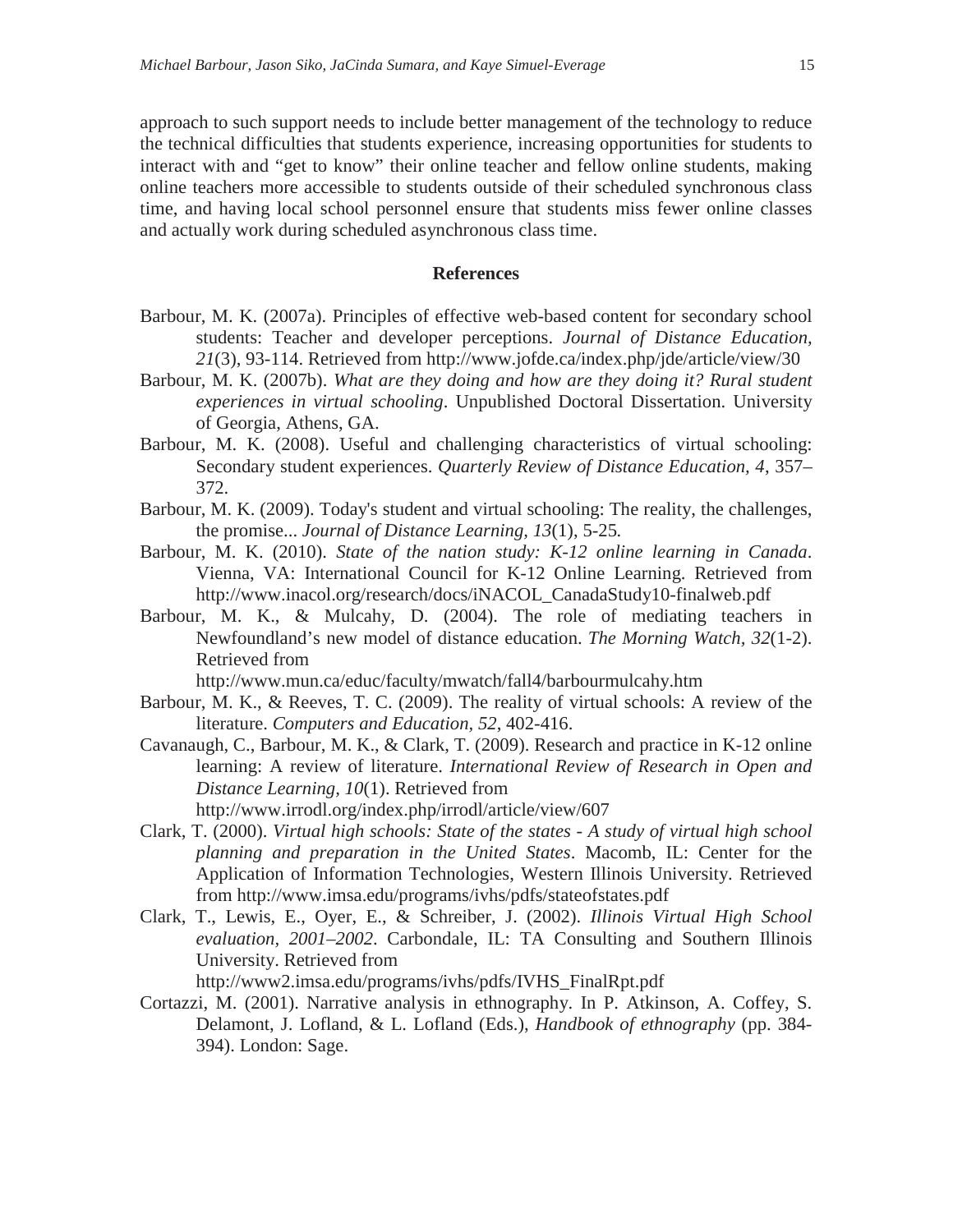- Dallas, J. (1999). *Distance education for kindergarten to grade 12: A Canadian perspective.* Presentation at the Pan-Commonwealth Forum, Brunei. Retrieved from http://www.col.org/forum/PCFpapers/PostWork/dallas.pdf
- Espinoza, C., Dove, T., Zucker, A., & Kozma, R. (1999). *An evaluation of the Virtual High School after two years in operation*. Arlington, VA: SRI International. Retrieved from http://ctl.sri.com/publications/downloads/evalvhs2yrs.pdf
- Haughey, M., & Muirhead, W. (1999). *On-line learning: Best practices for Alberta school jurisdictions*. Edmonton, AB: Government of Alberta. Retrieved from http://web.archive.org/web/20030312122537/http://www.phrd.ab.ca/technology/b est\_practices/on-line-learning.pdf
- Kannapel, P. J., & DeYoung, A. J. (1999). The rural school problem in 1999: A review and critique of the literature. *Journal of Research in Rural Education, 15*(2), 67- 79.
- Kozma, R., Zucker, A., & Espinoza, C. (1998). *An evaluation of the Virtual High School after one year in operation*. Arlington, VA: SRI International. Retrieved from http://ctl.sri.com/publications/downloads/evalvhs1yr.pdf
- Labov, W. (1972). The transformation of experience in narrative syntax. In W. Labov (Ed.), *Language in the inner city: Studies in the Black English vernacular* (pp. 354-396). Philadelphia, PA: Philadelphia Press.
- Mishler, E. G. (1995). Models of narrative analysis: A typology. *Journal of Narrative and Life History, 5*, 87-123.
- Mulcahy, D. M. (2002). Re-conceptualizing distance education: Implications for the rural schools of Newfoundland and Labrador. *The Morning Watch, 30*(1-2). Retrieved from http://www.mun.ca/educ/faculty/mwatch/fall02/Mulcahy.htm
- Murphy, E., & Coffin, G. (2003). Synchronous communication in a web-based senior high school course: Maximizing affordances and minimizing constraints of the tool. *American Journal of Distance Education, 17*, 235-246.
- Nippard, N., & Murphy, E. (2007). Social presence in the web-based synchronous secondary classroom. *Canadian Journal of Learning and Technology, 33*(1). Retrieved from http://www.cjlt.ca/index.php/cjlt/article/view/24
- Prensky, M. (2001). Digital natives, digital immigrants—Part II: Do they really think differently? *On the Horizon, 9*(6). Retrieved from http://www.marcprensky.com/writing/Prensky%20-

%20Digital%20Natives,%20Digital%20Immigrants%20-%20Part1.pdf

- Rice, K. L. (2006). A comprehensive look at distance education in the K-12 context. *Journal of Research on Technology in Education, 38*, 425-448.
- Roblyer, M. D. (2005). Who plays well in the virtual sandbox? Characteristics of successful online students and teachers. *SIGTel Bulletin*, (2). Retrieved from http://web.archive.org/web/20060930130650/http://www.iste.org/Content/Navigat ionMenu/Membership/SIGs/SIGTel\_Telelearning\_/SIGTel\_Bulletin2/Archive/20 05\_20067/2005\_July\_-\_Roblyer.htm
- Roblyer, M. D., & Elbaum, B. (2000). Virtual learning? Research on virtual high schools. *Learning and Leading with Technology, 27*(4), 58-61.
- Stake, R. (1995). *The art of case study research: Perspectives on practice*. Thousand Oaks, CA: Sage Publications.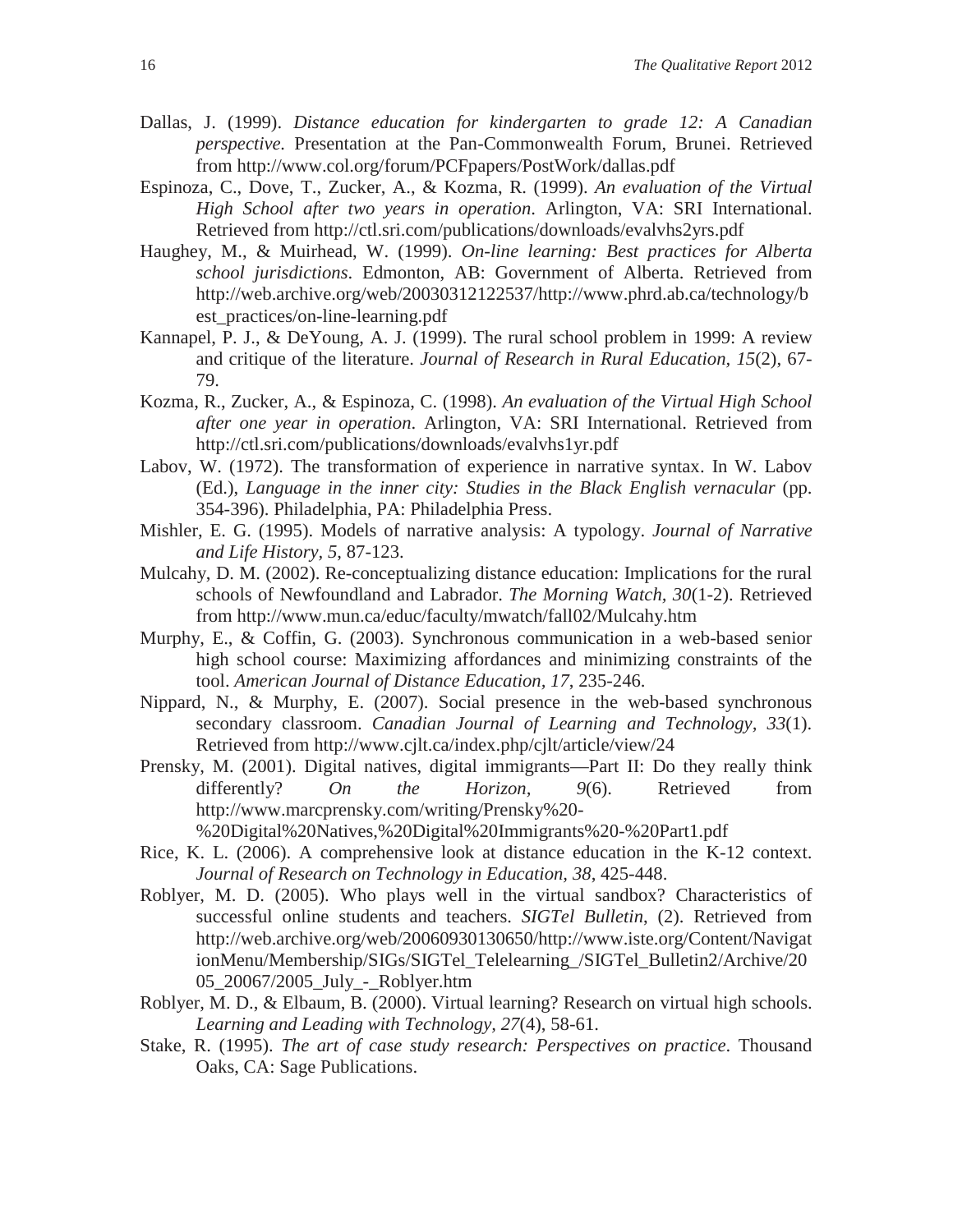- Stevens, K. (1997). The place of telelearning in the development of rural schools in Newfoundland and Labrador. *Prospects, 4*(4). Retrieved from http://www.cdli.ca/Community/Prospects/v4n4/telelearning.htm
- Tunison, S. & Noonan, B. (2001). On-line learning: Secondary students' first experience. *Canadian Journal of Education. 26*, 495-511. Retrieved from: http://www.csse.ca/CJE/Articles/FullText/CJE26-4/CJE26-4-Tunison.pdf
- Watkins, T. (2005). *Exploring e-learning reforms for Michigan: The new educational (r)evolution*. Detroit, MI: Wayne State University. Retrieved from http://web.archive.org/web/20051208000848/http://www.coe.wayne.edu/elearningReport.pdf

### **Appendix A**

- 1. Could you tell me a little about yourself? *Probes* What grade are you in? How old are you? Where do you live?
- 2. Could you tell me about the web-based courses have you taken?

*Probes* How many? Over how long a period? Which ones? When?

3. What is your work area like at home?

*Probes*

Do you have a computer?

Is it located where you do most of your homework?

Does it have access to the Internet?

Are you able to use all parts of WebCT from your home computer? Are you able to use ELive from your home computer?

Do you share your home computer with someone else in the family?

4. Could you tell me a little about your school?

*Probes*

What kind of school is it (i.e., what grades does it include)? Roughly how many students are in your school?

5. Think back to your last online class. Describe for me what you did.

*Probes*

Did you take notes?

Did you talk to other students online?

Did you talk to other students in the room with you?

Did you do things other than pay attention to the Elluminate Live stuff?

Was this a typical online class?

If not, how was it different?

# 6. Think back to your last offline class. Describe for me what you did.

*Probes:*

Where do you complete your work?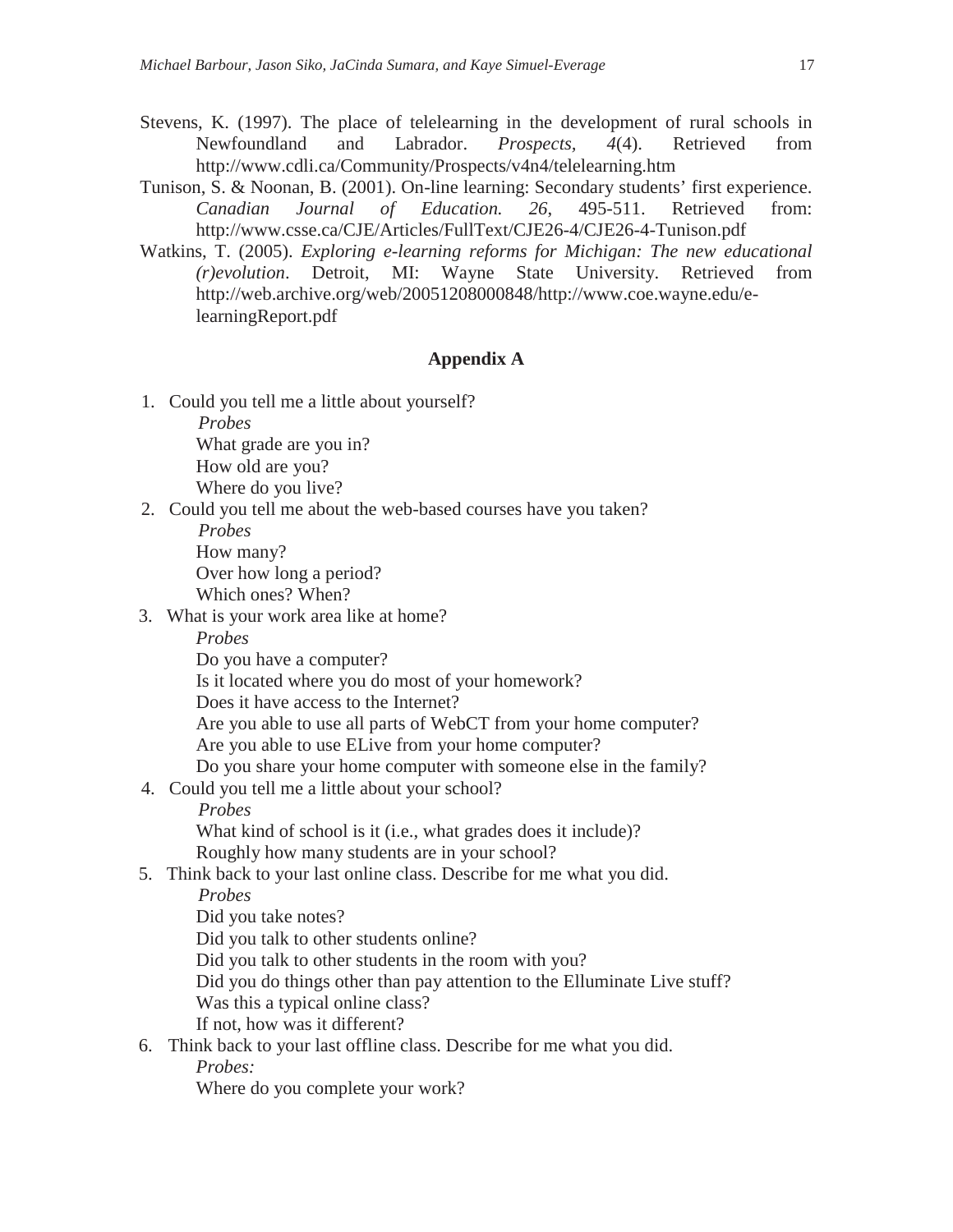Where did you go? Would you say you were working on your course for most of that class? What percentage of time would you say you were on-task? Was this a typical offline class? If not, how was it different? Where would you normally go? Would you say you are working on your course for most of your offline classes? What percentage of time would you say you are on-task?

- 7. Think about a time during the past month when you felt you learned a specific
	- concept or process or mastered a specific skill. Describe it for me.

*Probes:*

What did you do first? Next?

What was the last thing you did before you figured it out?

What resources did you use?

Recorded Elluminate Live sessions

Course content in WebCT

Your own notes

Your textbook

Different sites on the world-wide web

Who did you seek help from?

Your e-teacher

An e-tutor

Other students in that class

Other students in your school

Teachers in your school

Your parents or relatives

8. What is it you like about your CDLI classes?

#### *Probes:*

Do you prefer your CDLI classes or your classroom based classes? Why?

Are your CDLI classes more work, less work or about the same compared to your classroom-based classes?

Think of something from your classroom-based classes that you wish you had more of in your CDLI classes? Why?

Think of something from your CDLI classes that you wish you had more of in your classroom-based classes? Why?

9. Is there anything else about your CDLI classes that you'd like to tell me about?

10. Is there anything else about where you go to for help with your CDLI courses that you'd like to tell me about?

# **Author Note**

Michael Barbour is an assistant professor in instructional technology and education evaluation and research at Wayne State University. He has been a K-12 online learning researcher, teacher, course designer and administrator in several countries for